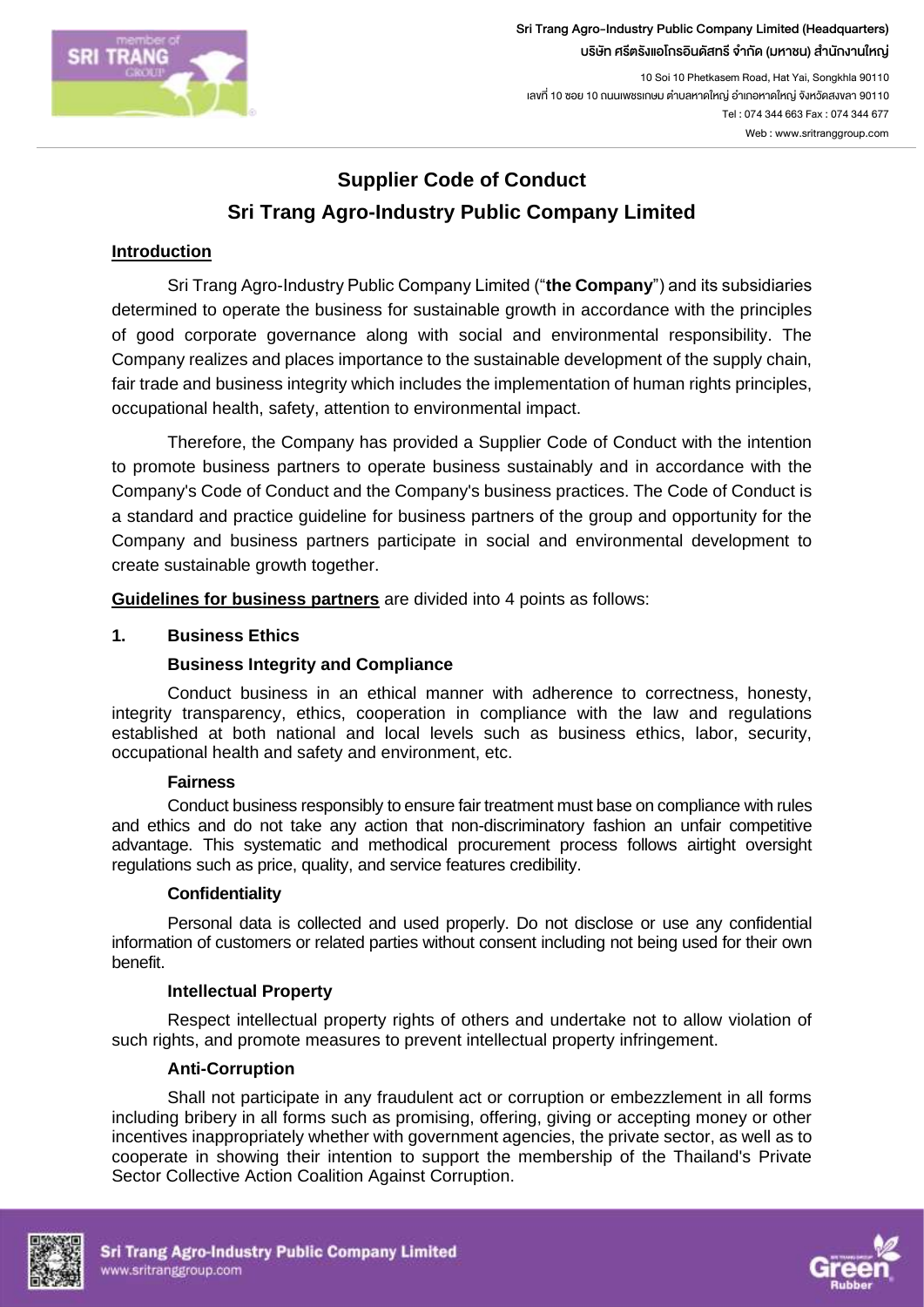

10 Soi 10 Phetkasem Road, Hat Yai, Songkhla 90110 เลขที่ 10 ซอย 10 ถนนเพชรเกษม ตำบลหาดใหญ่ อำเภอหาดใหญ่ จังหวัดสงขลา 90110 Tel : 074 344 663 Fax : 074 344 677 Web : www.sritranggroup.com

## **Delivery and Quality of Products and Services**

To establish satisfaction and confidence for customers to receive good products and services which have quality at a reasonable price levels by raising the standard to a higher level continuously and seriously, deliver the goods within the agreed time, provide product and service warranty under timely conditions.

#### **Risk Management**

Monitoring of economic, social, environmental and other risk factors as well as impact assessment and set guidelines for managing that risk for both short-term and long-term business operations.

## **2. Human Rights and Labor**

## **Protecting Child Labor**

Do not employ child labor younger than the legally required minimum age.

## **No Discrimination**

Respect human dignity, equality, and fairness and shall not discriminate against employees on the basis of gender, religion, race, nationality, the grounds of physical or mental differences, gender, age, sexual orientation, marital status social status pregnancy condition or physical disability in employment and work or any other matter.

#### **Labor Protection**

- Promote quality of life and work properly including encouraging workers to receive protection as required by law;
- Female employees shall not engage in work which may harm their health and safety and pregnant workers shall be protected and provided their legally-mandated benefits;
- Employment of foreign workers must be fully compliant with the regulatory requirements. Passports and worker identification documents must be kept by the document owner at all times. Employers or third parties cannot hold such documents of workers;
- Complaints handling procedures have been established for employees who may be adversely affected by the Company's business operations.

## **Prevention of Involuntary Labor**

Do not use or exploit forced labor through the use of corporal punishment, threat, confinement at the workplace, coercion, harassment, human trafficking or any other means of violence.

## **Wages, Benefits and Working Hours**

Compensation must be paid according to the rights and benefits that employees are entitled to properly and fairly.

## **Dismissal**

To proceed in the order of the dismissal of employees under the labor law that must not unfairly terminate the employment contract or without being able to provide a clear reason for termination by law caused by the employee's performance.

## **The Rights of Freedom of Association and Collective Bargaining**

The right of freedom of association and collective bargaining under the law and regulations of employees must be respected.